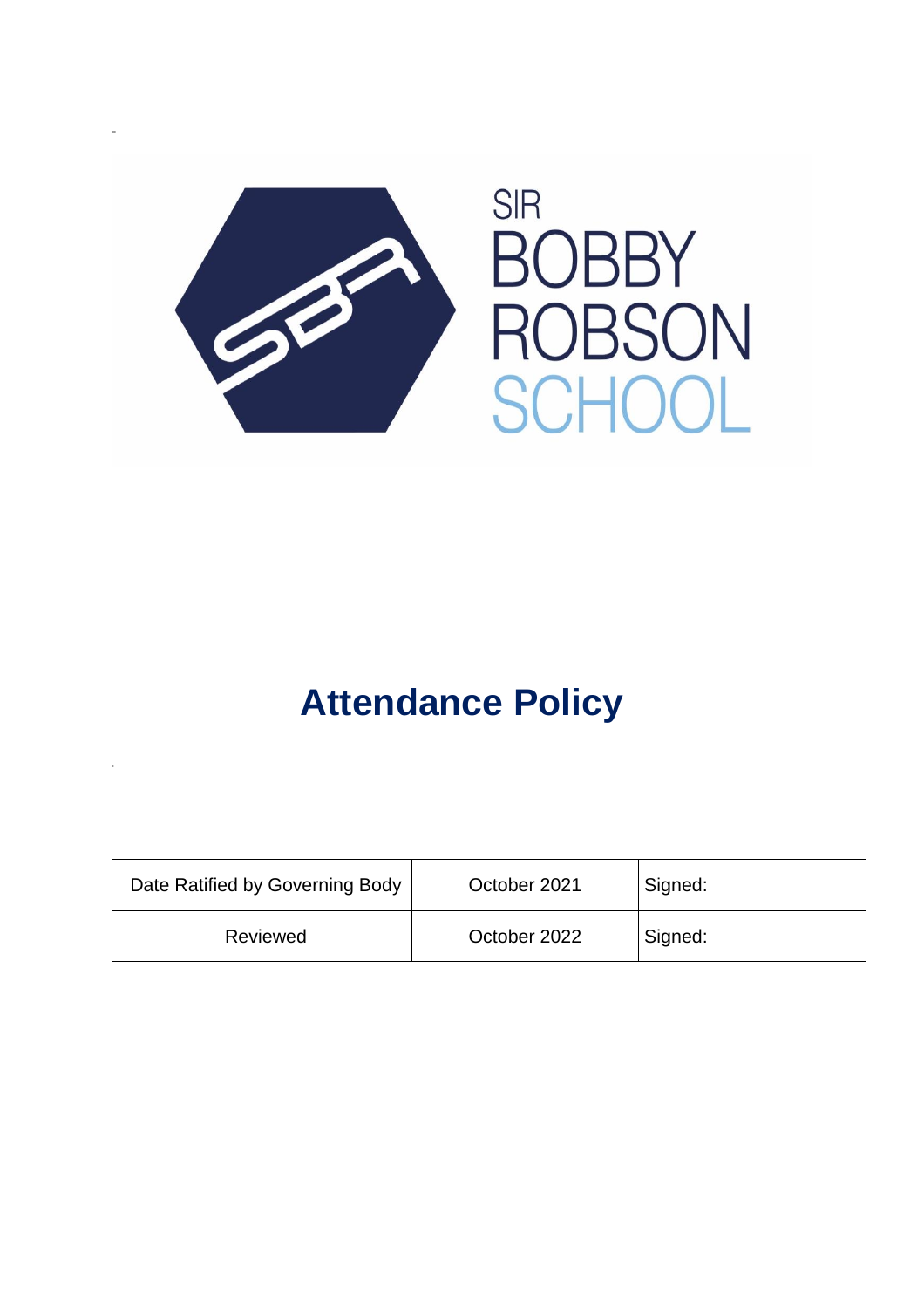# **1. Introduction**

1.1 Sir Bobby Robson School is committed to providing an education of the highest quality for all its pupils and recognises this can only be achieved by supporting and promoting excellent school attendance for all. This is based on the belief that only by attending school regularly and punctually will pupils be able to take full advantage of the educational opportunities available to them. High attainment depends on good attendance.

1.2 The whole school community – pupils, parents and carers, teaching and support staff and school governors – have a responsibility for ensuring good school attendance and have important roles to play. The purpose of the policy is to clarify everyone's part in this.

1.3 The policy is based on current government and statutory Regulations. The school will ensure that all members of the community know of the policy and have access to it.

Definition of a parent (with regards to school attendance)

*Note a parent means :*

*• All natural parents, whether they are married or not;*

*• Any person who has parental responsibility for a pupil or young person; and,*

*• Any person who has care of a pupil or young person i.e. lives with and looks after the pupil.* 

#### **2. School's roles and responsibilities**

2.1 All staff (teaching and support) at our School have a key role to play in supporting and promoting excellent school attendance and will work to provide an environment in which all our pupils are eager to learn, feel valued members of the school community and look forward to coming to school every day. Staff also have a responsibility to set a good example in matters relating to their own attendance and punctuality.

#### 2.2 Attendance Lead

The Headteacher will oversee, direct and co-ordinate the school's work in promoting regular and improved attendance and will ensure the Attendance Policy is consistently applied throughout the school. The Attendance Lead will be supported by office staff who will also ensure that up-to- date attendance data and issues are shared weekly with the Headteacher, and are made regularly available to all staff, pupils and parents (who will regularly be reminded about the importance of good school attendance) and that a report is prepared for the governing body termly. The Attendance Lead will ensure that attendance issues are identified at an early stage and that support is put in place to deal with any difficulties.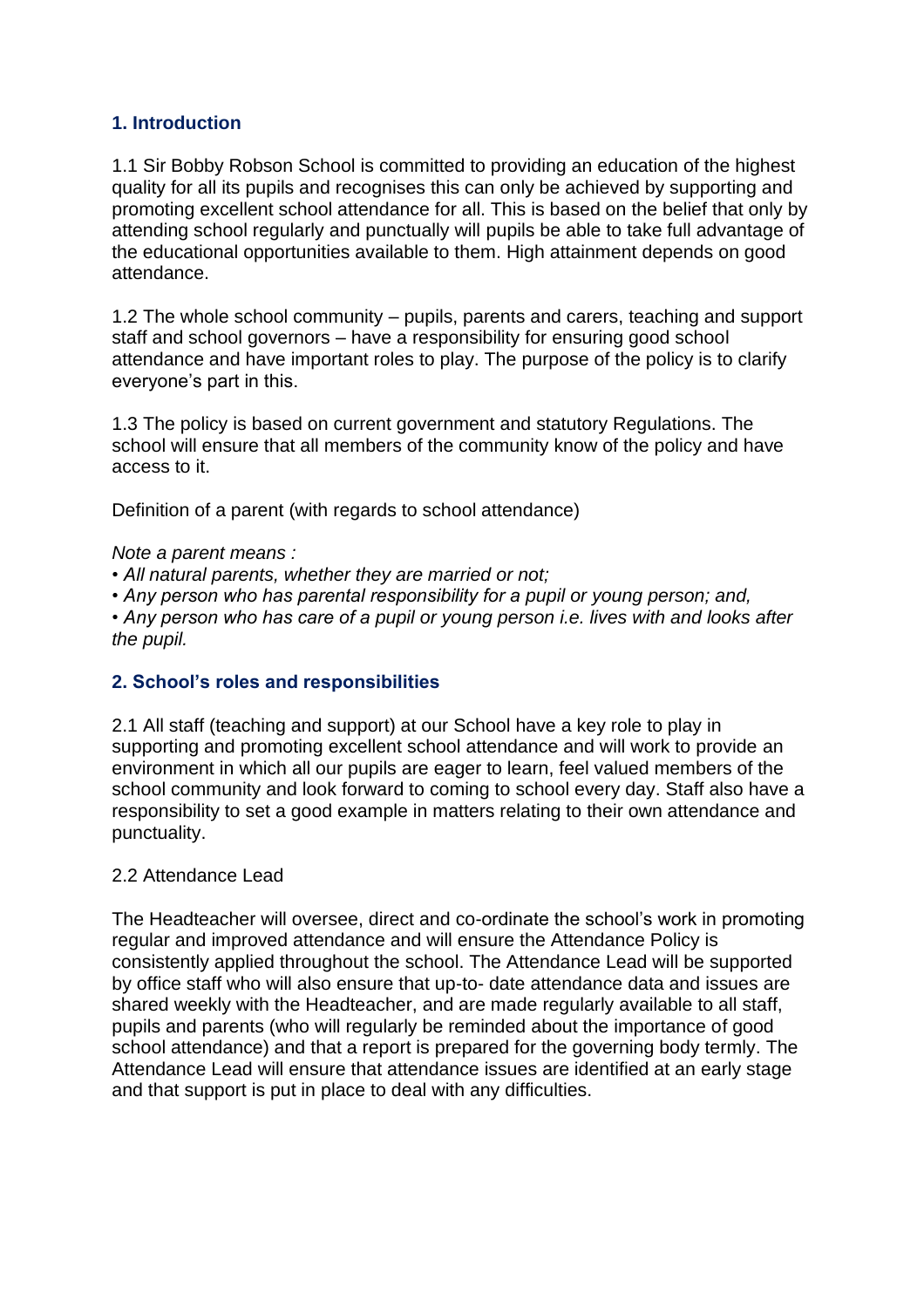# 2.3 Registration

i) The school is required to mark the attendance register twice each day: once at the start of the day and once during the afternoon session. Classroom teachers are responsible for completing the attendance registers using the prescribed codes (shown overleaf).

# **REGISTER CODES**

|   | <b>CODE DESCRIPTION</b>                                                                                                                           | <b>MEANING</b>                           | <b>Collected</b><br>on Census |
|---|---------------------------------------------------------------------------------------------------------------------------------------------------|------------------------------------------|-------------------------------|
|   | Present (AM)                                                                                                                                      | Present                                  | Χ                             |
|   | Present (PM)                                                                                                                                      | Present                                  | X                             |
| B | Educated off site (NOT Dual registration)                                                                                                         | Approved<br><b>Education Activity</b>    | X                             |
| C | <b>Other Authorised Circumstances (not</b><br>covered by another appropriate<br>code/description) Only to be used in<br>exceptional circumstances | Authorised<br>absence                    |                               |
| D | Dual registration (i.e. pupil attending other<br>establishment)                                                                                   | Not counted in<br>possible<br>attendance | Х                             |
| E | Excluded (no alternative provision made)                                                                                                          | Authorised<br>absence                    | $\checkmark$                  |
| F | Extended family holiday (agreed)                                                                                                                  | Authorised<br>absence                    | $\checkmark$                  |
| G | Family holiday (NOT agreed or days in<br>excess of agreement)                                                                                     | Unauthorised<br>labsence                 | $\checkmark$                  |
| H | <b>Family holiday</b>                                                                                                                             | Authorised<br>absence                    | $\checkmark$                  |
|   | Illness (NOT medical or dental etc.<br>appointments)                                                                                              | Authorised<br>absence                    |                               |
|   | Approved educational activity e.g. Interview                                                                                                      | Approved<br><b>Education Activity</b>    | Χ                             |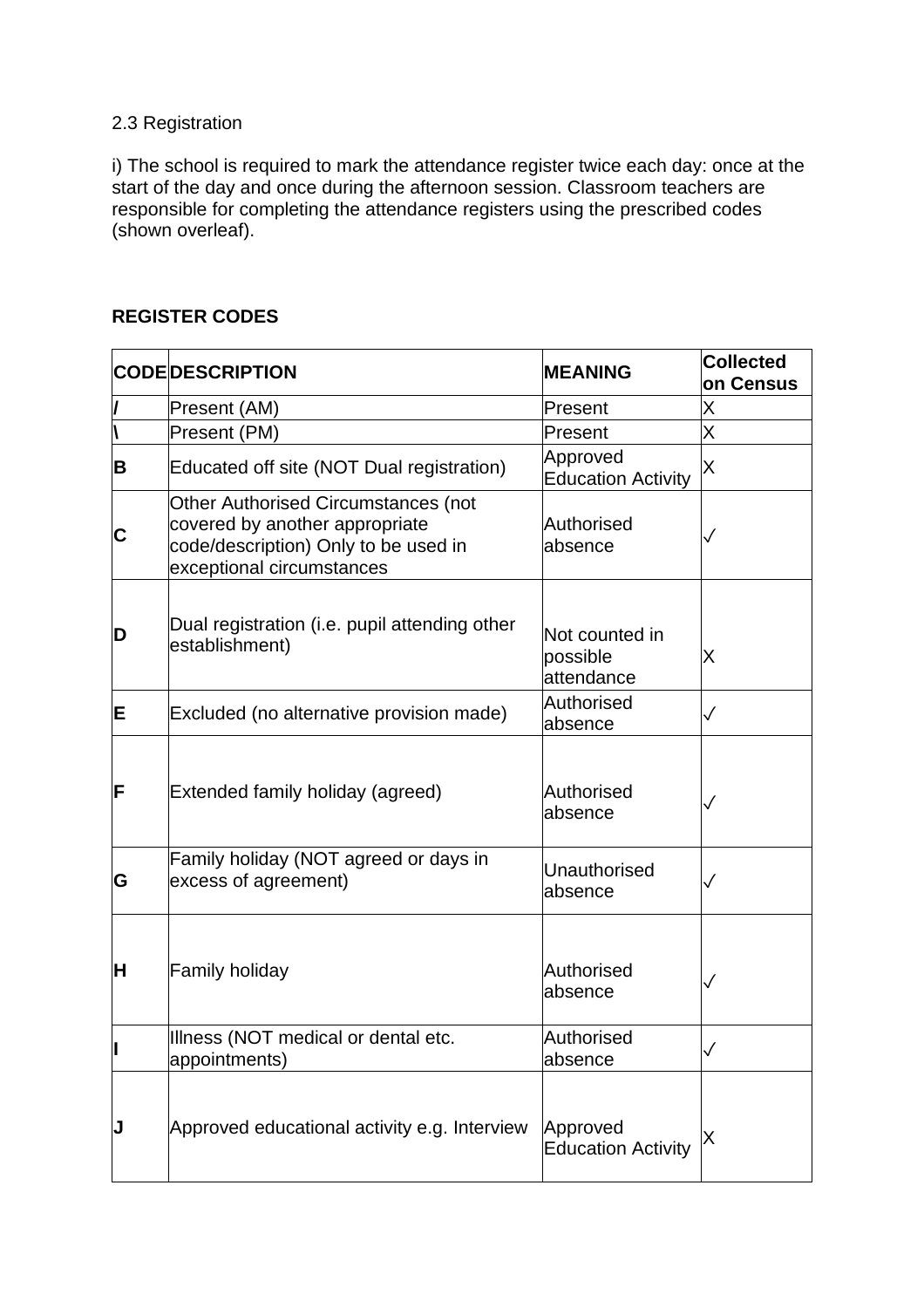| L | Late (before registers closed)                                                                                 | Present                                   | Χ            |
|---|----------------------------------------------------------------------------------------------------------------|-------------------------------------------|--------------|
| M | Medical/Dental appointments                                                                                    | Authorised<br>absence                     | $\checkmark$ |
| N | No reason yet provided for absence                                                                             | Unauthorised<br>absence                   | $\checkmark$ |
| O | Unauthorised absence (not covered by any<br>other code/description or not satisfied with<br>explanation given) | Unauthorised<br>absence                   | $\checkmark$ |
| P | Approved sporting activity                                                                                     | Approved<br><b>Education Activity</b>     | X            |
| R | Religious observance                                                                                           | Authorised<br>absence                     | $\checkmark$ |
| S | <b>Study leave</b>                                                                                             | Authorised<br>absence                     |              |
| Τ | Gypsy, Roma and Traveller absence                                                                              | Authorised<br>absence                     | $\checkmark$ |
| U | Late (after registers closed)                                                                                  | Unauthorised<br>absence                   | $\checkmark$ |
| V | Educational visit or trip                                                                                      | Approved<br><b>Education Activity</b>     | Χ            |
| W | Work experience                                                                                                | Approved<br><b>Education Activity</b>     | Χ            |
| Χ | Non-compulsory school age absence                                                                              | Not counted in<br>possible<br>attendances | Х            |
| Y | Unable to attend due to exceptional<br>circumstances e.g. failure of official transport                        | Not counted in<br>possible<br>attendances | Х            |
| Ζ | Pupil not yet on roll                                                                                          | Not counted in<br>possible<br>attendances | Х            |
| # | School closed to pupils                                                                                        | Not counted in<br>possible<br>attendances | Χ            |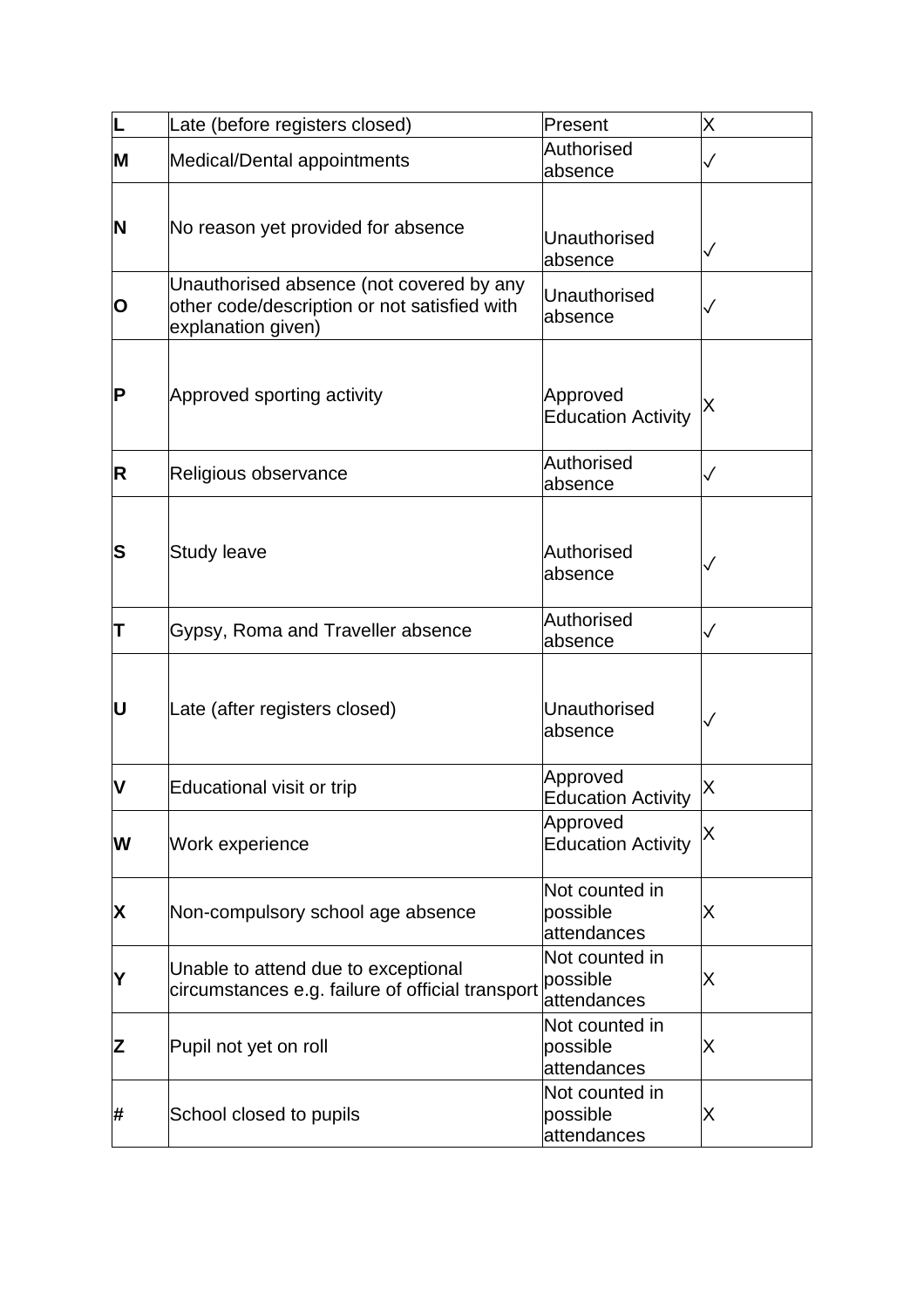ii) The register will be called promptly at **8:30am** and **1:00 pm** by each teacher and a mark will be made during the registration period in respect of each pupil.

iii) The registers will close at **8.40am** and **1.10 pm**. Any pupil who arrives **after** the closing of the register will count as **an unauthorised absence.** Pupils who arrive before the register closes, but after it has been called, will be counted **present** but will be dealt with under the school's policy on punctuality and lateness (see paragraph. 4.4)

#### 2.4 Categorising absence

i) A mark will be made in respect of each pupil during registration. Any pupil who is not present at this time will be marked unauthorised absent unless leave has been granted by the school

in advance or the reason for absence is already known and accepted by the school as legitimate. If no reason is given this will be marked as 'N', however this code will remain for no more than 1 week. The register can only be amended where the N code is used. The decision about whether the absence should be authorised or unauthorised rests with the headteacher.

ii) Sir Bobby Robson School recognises the clear links between attendance and attainment, and attendance and safeguarding pupils. It recognises that inappropriate authorisation of absence can be as damaging to a pupil's education as authorised absence, will potentially send a message to parents that any reason for non-school attendance is acceptable and can render pupils extremely vulnerable to harm. If absence is frequent or continuous, and except where a pupil is clearly unwell, staff at Sir Bobby Robson School will therefore challenge parents about the need and reasons for their child's absence and will encourage them to keep absences to a minimum. A note or explanation from a pupil's home does not mean an absence becomes authorised. The decision whether or not to authorise an absence **will always rest with the school.** 

iii) If no explanation about an absence is received by the school the absence will remain unauthorised.

iv) Absences will be authorised in the following circumstances:

(a) where leave has been granted by the school in advance, for example –

- a pupil is to participate in an approved performance
- a pupil is involved in an **exceptional** special occasion in authorising such an absence the individual circumstances of the particular case and the pupil's overall pattern of attendance will be considered,
- in **exceptional** circumstances, permission has been granted for a family holiday for which the parents have sought permission in advance

(b) where the school is satisfied that the pupil is too ill to attend;

(c) where the pupil has a medical appointment (although parents should be encouraged to make these out of school hours wherever possible, and to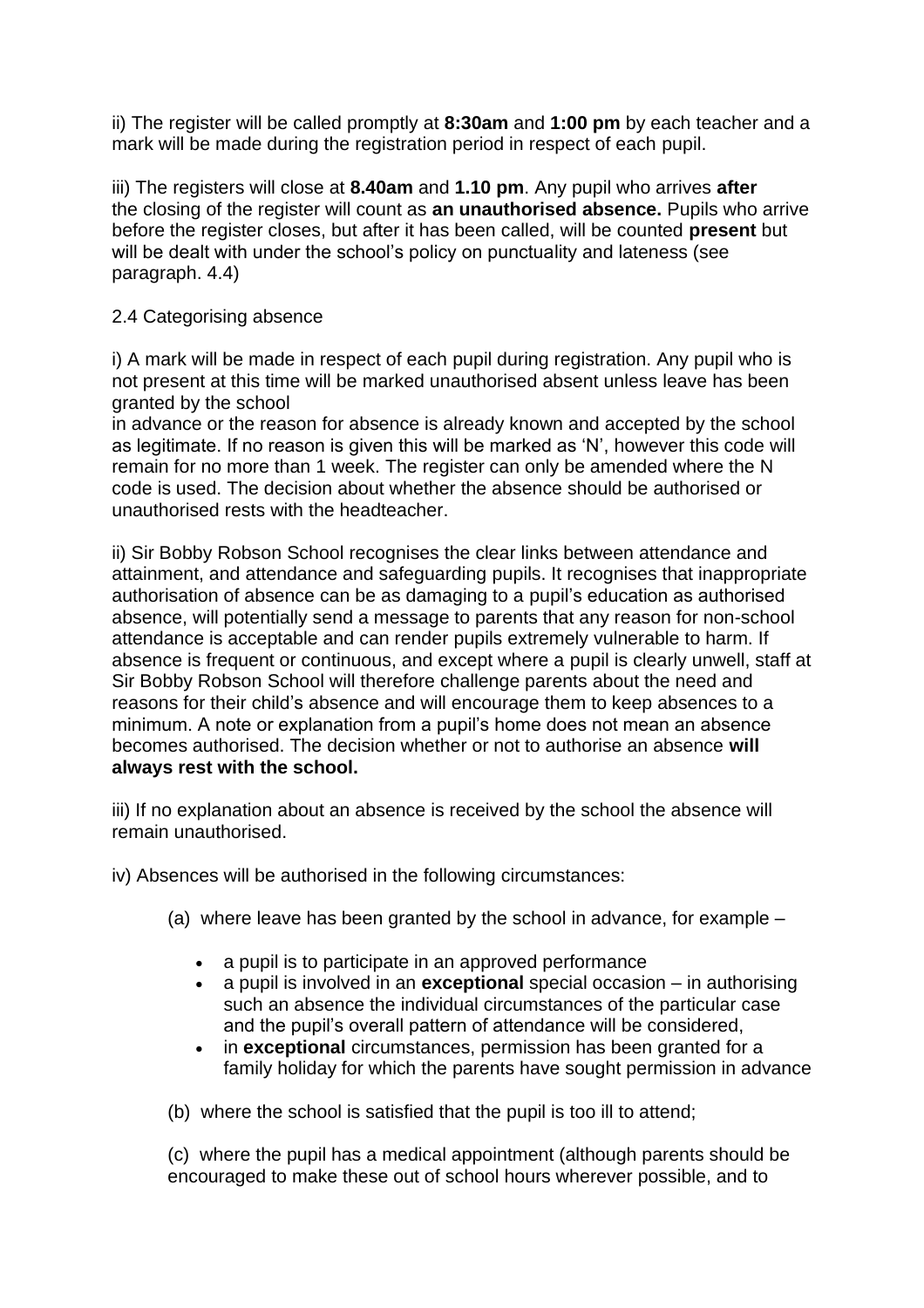return their pupil to school immediately afterwards – or send him/her to school beforehand).

(d) where there is an unavoidable cause for the absence which is beyond the family's control, e.g. extreme weather conditions;

(e) the absence occurs on a day exclusively set aside for religious observance by the religious body to which the pupil's parent belongs;

(f) the pupil lives more than three miles away and no suitable transport arrangements have been made;

(g) the pupil is of no fixed abode, his/her parent is engaged in a trade which requires him/her to travel, the pupil has attended school as often as the nature of the trade permits **and**, having reached the age of six, s/he has attended 200 sessions in the preceding 12 months.

(h) in other **exceptional circumstances** (e.g. a family bereavement) and **for a very limited period**.

v) Except in the circumstances described above, absences will be unauthorised. Some examples of reasons for **not** authorising absence would be:

- no explanation has been given by the parent;
- the school is not satisfied with the explanation;
- the pupil is staying at home to mind the house;
- the pupil is shopping during school hours;
- the pupil is absent for **unexceptional** reasons, e.g. a birthday;
- the pupil is absent from school on a family holiday without prior permission;
- the pupil has been stopped during a truancy sweep and is unable (or the parent is unable) to give a satisfactory reason for the absence.

#### 2.5 Approved educational activity

Where a pupil is engaged in off-site approved educational activities, the school will check his/her attendance on a daily basis before entering the appropriate code in the register. Parents are required to submit appropriate evidence e.g. a letter from an exam body.

#### 2.6 Staff training

The School Attendance Leader will ensure that all staff responsible for taking registers, including any temporary or supply staff, receive sufficient training to enable them to perform the task accurately.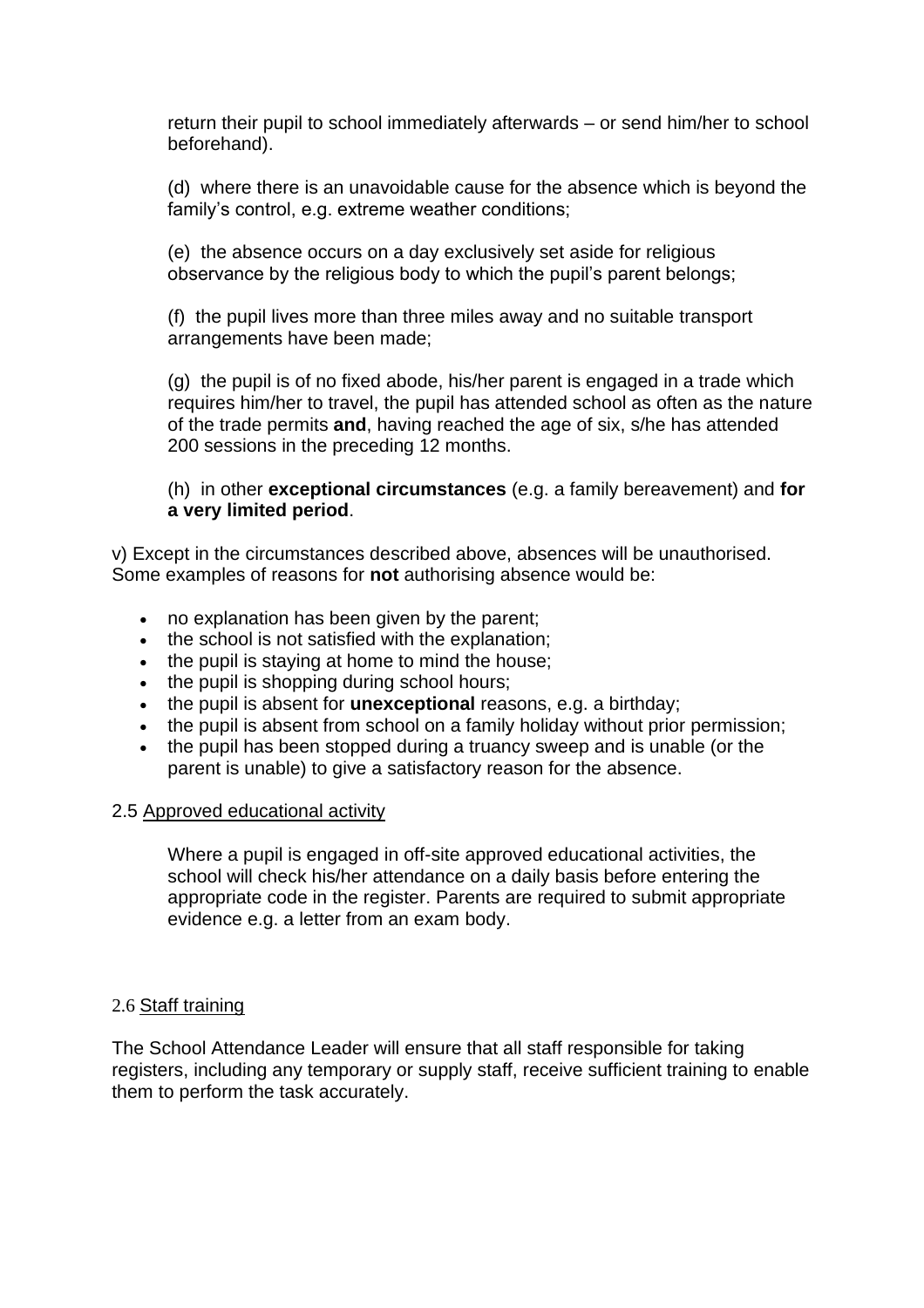## 3.**Collection and analysis of data**

3.1 The Attendance Lead will ensure that attendance data is complete, accurate, analysed

and reported to, parents and the governing body. The report may include commentary on the trajectory and the school target. The data will inform the school's future practice to improve attendance and prevent disaffection.

3.2 Attendance is monitored by year group and by reasons for absence. It is also analysed by gender, ethnicity, pupils with special educational needs and those who are vulnerable to poor attendance.

3.3 Accurate attendance returns are made to the DFE within the stipulated time frame.

## **4. Systems and strategies for managing and improving attendance**

4.1 Attendance has a very high profile at Sir Bobby Robson School and is regularly discussed in class. Pupils are regularly reminded about the importance of good attendance and its links to attainment. A leaflet explaining the importance of attendance is issued to all new starters.

#### 4.2 First-day calling

Our School has in place a system of first-day calling. This means that parents will be telephoned on the first day a pupil is absent without explanation to establish a reason for the absence. This helps to identify at an early stage pupils who do not have a good reason for absence or who may be absent without their parents' knowledge. Where it is not possible to make contact with parents on the first day of absence, the school will send a letter to them by first class post and the absence will be recorded as unauthorised (N) until a suitable explanation is received.

#### 4.3 School Strategies to Tackle Absence

The Attendance Lead is responsible for the school management of attendance, policy and systems to ensure that we intervene in non-attendance at an early stage.

Where there is an emerging pattern of a pupil's absence the school will invite parents to a meeting to discuss the reasons for the absences. Plans will be put in place with the parents and pupil to resolve any difficulties and improve the attendance within a specified time limit. It will be explained to parents that any future absences will be unauthorised unless there is clear evidence of a good reason for them.

#### 4.4 Referral to the Education Attendance Service

If there continues to be unauthorised absences by the end of the specified time (or sooner if the pupil is failing to attend school at all), the matter will be referred to the Education Attendance Service. Regulations (Education Pupil Regulations 2006) require schools to inform the LA of every pupil who has been continuously absent without a good reason (i.e. the absence is unauthorised) for 10 school days or more.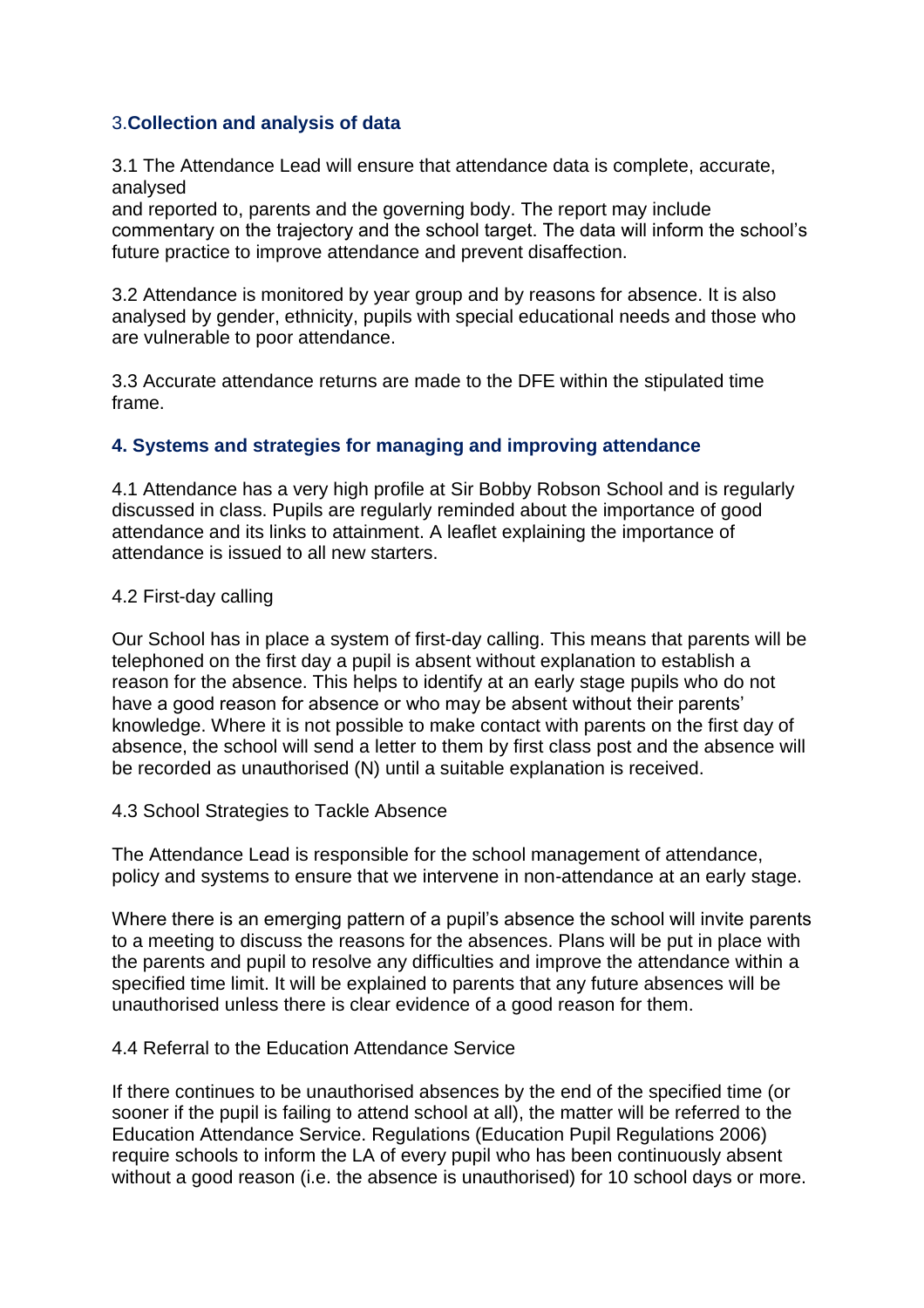Schools must also inform the LA of every pupil who fails to attend regularly which is interpreted to mean those pupils who have patterns of unauthorised absence without amassing 10 continuous absences. The school has regular visits from an Educational Welfare Officer who produces a termly report to assist with the monitoring of attendance and particularly those with attendance below 90%. The EWO visits are crucial to our school particularly as many students have a phased return to school or, with the full agreement of their Local Authority, attend on a part time basis for a while.

## 4.5 Lateness and punctuality

Pupils are expected to arrive at school, and be in the correct room for registration, on time every day. It is very disruptive to their own education, and that of others in their class, if they are late. Pupils who arrive after the register closes (see paragraph. 2.3.(iii)) will be marked absent for the whole session (a session being a morning or an afternoon). This absence will be unauthorised unless the school is satisfied that there is a legitimate reason for the pupil to be late. Such a reason will not include things such as missing the bus, clothes in the washing machine or lost shoes. A pupil who is persistently absent by reason of lateness will be dealt with in the same way as any other student with an emerging pattern of absence. (See paragraph. 4.3). If the matter is not resolved quickly, it will be referred to the Education Attendance Service.

Pupils who arrive late for school but before the register closes will be monitored and, if they are persistent offenders, parents will be written a letter by the headteacher.

If the lateness is due to school transport the parent will be informed and contact made from school to the appropriate transport department.

4.6 For health and safety reasons it is important that the school knows who is in the building.

Pupils arriving late should therefore report to the main office and be signed into the late book. **It is important that all pupils / students arriving late follow this procedure.** 

4.7 For the same reason it is important that pupils leaving the premises legitimately (e.g. for a medical appointment), or returning to school later in the day, are signed out in the signing out book.

#### 4.8 Post-registration truancy

Post-registration truancy occurs when a pupil goes missing from school having previously registered for the session. This behaviour not only means the pupil will not be receiving a full-time education, it also potentially renders him/her vulnerable to harm. Although this has never been an issue for our school, we take this very seriously and will endeavour to ensure it does not happen. If, however, a pupil appears to have left the premises without authorisation, the school will telephone the police and try to make contact with his/her parents immediately.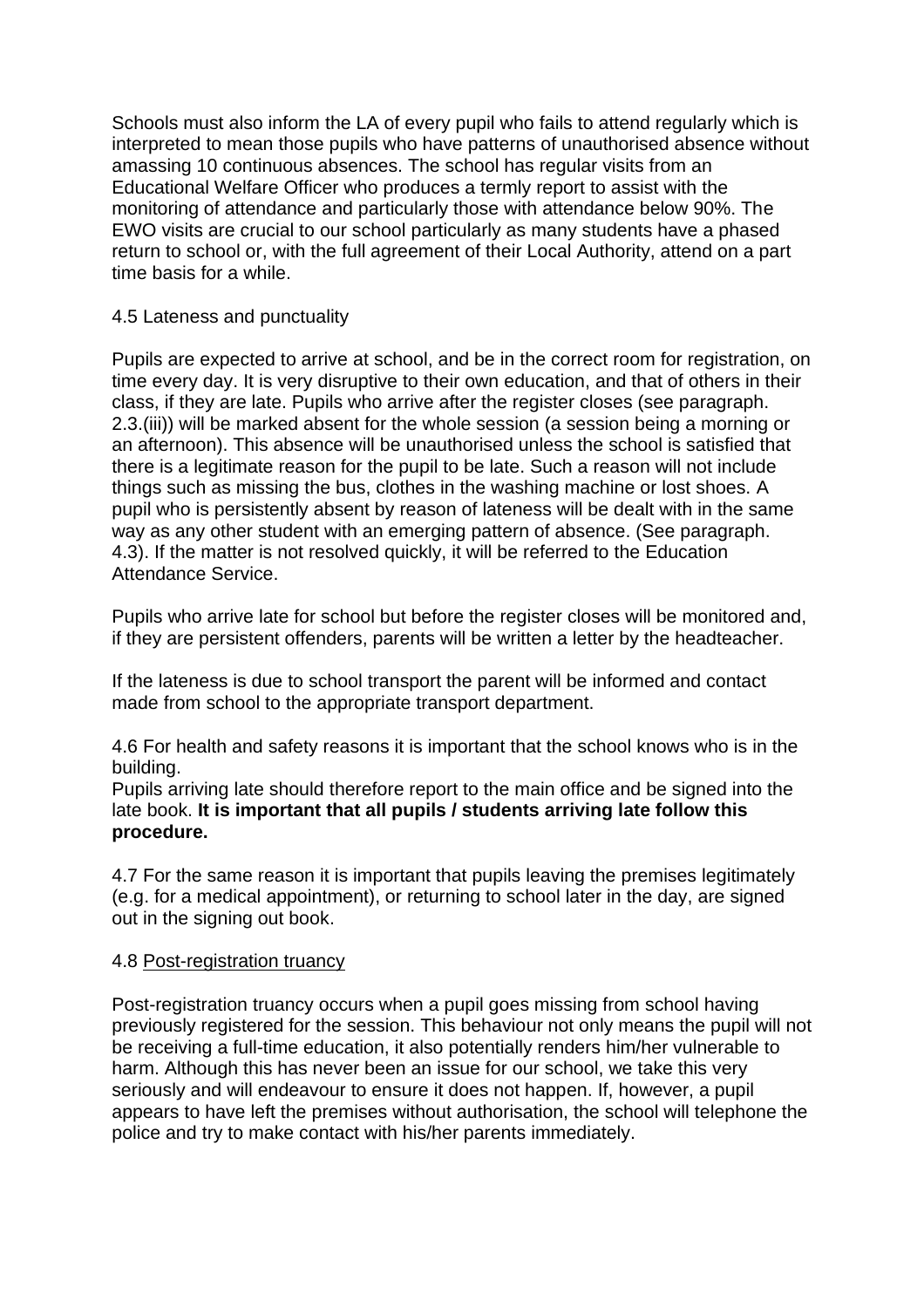## 4.9 Term-time holidays

Term-time holidays are intended for pupils whose parents are unable to take holiday at any other time. Sir Bobby Robson School will consider every application individually but its policy is NOT to grant leave of absence for a holiday other than in the most exceptional circumstances. Time off school for family holidays **is not a right**. An application must be made in writing, with appropriate evidence, **in advance**  of the intended holiday.

We will consider authorising holidays for:

• service personnel and other employees who are prevented from taking holidays

during term-time;

- when a family needs to spend time together to support each other during or after a crisis;
- parents who are subject to a strict and un-negotiable holiday rota and evidence is provided to this effect.

Requests for holidays for the following reasons will not be authorised:

- cheaper cost of holiday;
- availability of the desired accommodation;
- poor weather experienced in school holiday periods; and overlap with beginning or end of term.

We will respond to all requests for a leave of absence in writing giving the reasons for the decision.

Our School will NOT authorise a holiday during periods of national tests i.e. SATs tests, GCSEs

#### 4.10 Extended leave of absence

In considering absence for extended trips overseas account will be taken of the following:

- a visit to family overseas has a very different significance from a normal 'holiday';
- such visits may be important in terms of pupils' identity and self-esteem as they grow up;
- parents may feel that the reasons for their visit outweigh the importance of their pupil's uninterrupted attendance at school (although parents could be encouraged to use the school holiday periods for at least part of their trip);
- the reason for wishing to make a visit is more difficult, particularly for minority ethnic families, where huge distances and high costs are involved.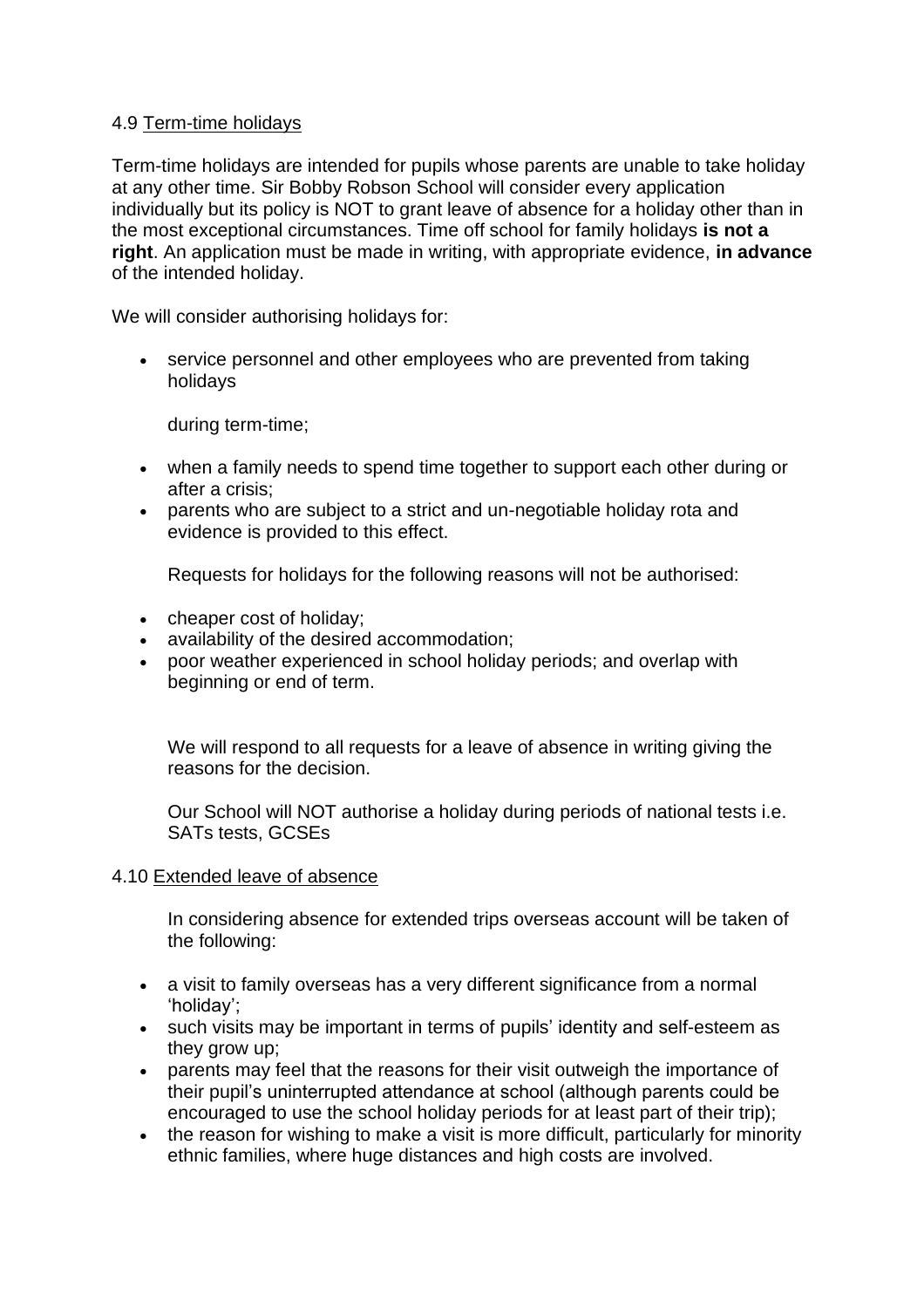• Where extended leave of absence is granted there will be an expectation that the pupil undertakes some school-set work during this period.

## **5. Penalty Notices**

Under existing legislation, parents/carers commit an offence if a pupil fails to attend school regularly and the absences are classed as unauthorised (those for which the school cannot or has not given permission). Depending on circumstances, such cases may result in prosecution under Section 444 of the Education Act 1996. A Penalty Notice is an alternative to prosecution, which does not require an appearance in Court, whilst still seeking to secure an improvement in a pupil's attendance. Penalty notices are issued to your home address and are used in a range of situations where unauthorised absence occurs, for example:

- Inappropriate parentally-condoned absence.
- Holidays in term time or excessive delayed return from an extended holiday without prior school permission.
- Persistent late arrival at school (after the Register has closed).

In every case a pupil will have had a minimum of 8 school sessions (i.e. 4 school days) lost to unauthorised absence during the current term before a Penalty Notice is considered.

# **6. Parents'/ carers' responsibilities**

The prime responsibility for ensuring children receive an appropriate and full-time education rests with parents/carers (defined by the Education Act 1996 as those with parental responsibility and those who have the care of a pupil), who will be supported and encouraged by our school.

Sir Bobby Robson School expects parents/carers will:

- ensure their child attend the school regularly;
- support their child's attendance by keeping requests for absence to a minimum;
- not expect the school to automatically agree to any requests for absence, and not condone unjustified absence from school.

Parents/carers will also be expected to:

- notify the school on the first day of absence;
- ensure their child arrive at school on time, properly dressed and with the right equipment for the day;
- work in partnership with the school, for example by attending parents' meetings and consultations, signing homework diaries when asked to do so, writing in Link Books, taking an interest in their child's work and activities;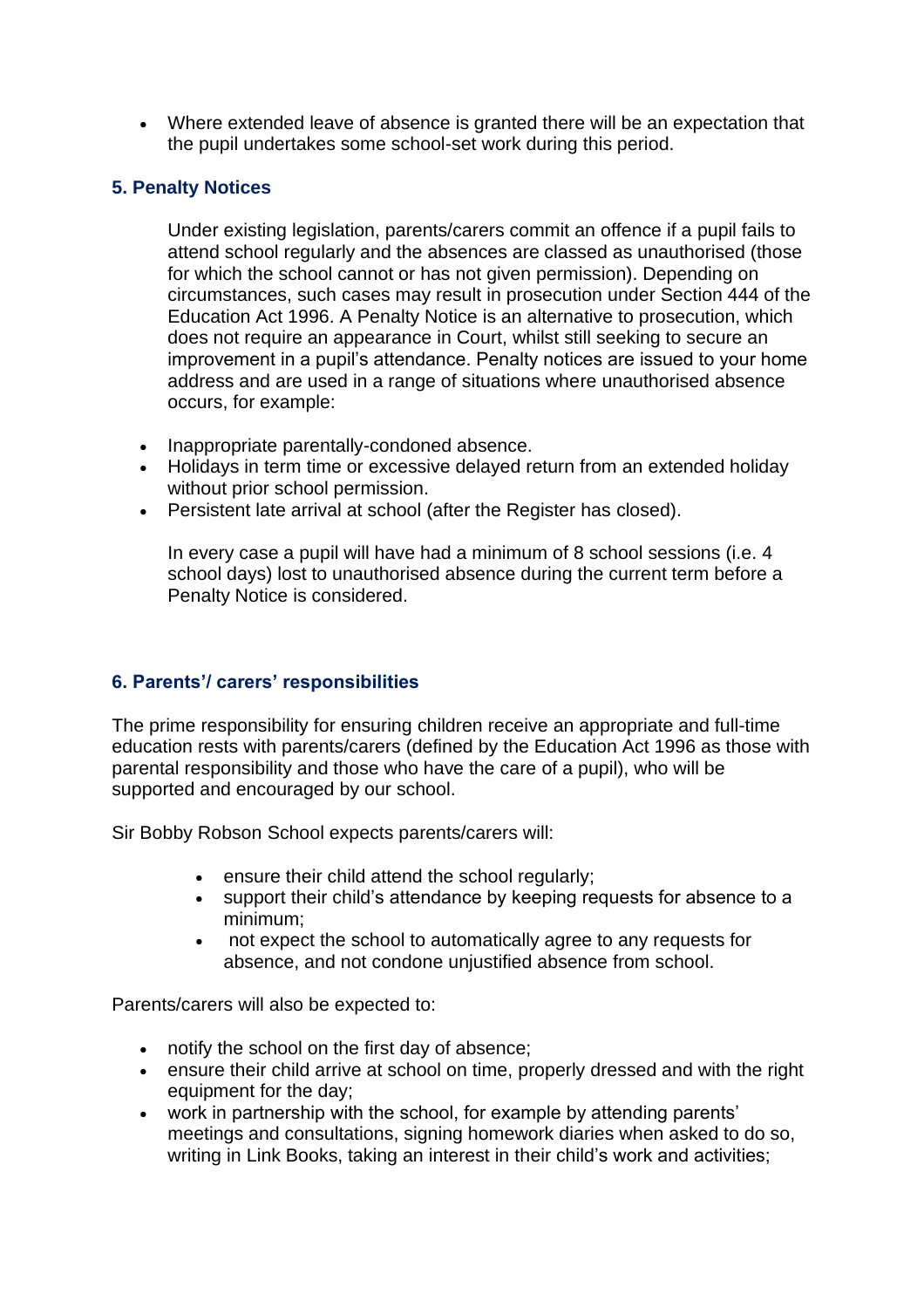• contact the school without delay if they are concerned about any aspects of their pupils's school lives. We will endeavour to support parents to address their concerns.

#### **7. Pupils' responsibilities**

All pupils should be aware of the importance of regular school attendance. If they are having difficulties that may prevent them from attending school regularly, they should speak to their class teacher.

Pupils should attend all their lessons on time, ready to learn. If they have been absent from school they should give their class teacher a note from their parents to explain the absence. Pupils also have a responsibility for following school procedures if they arrive late.

A Guide for Pupils is attached.

## **8. Governors' responsibilities** Section 175 (2).

The governing body shall make arrangements for ensuring that their functions relating to the conduct of the school are exercised with a view to safeguarding and promoting the welfare of pupils who are pupils at the school.

#### **9. Conclusion**

Regular school attendance is a necessary contributor to ensuring positive outcomes for all pupils. These include:

- good school attendance supports pupils in reaching their maximum potential and enjoying the fulfilment this brings
- the best way to safeguard pupils is to ensure they attend school regularly
- regular attendance at school supports pupils' emotional and social health and development
- the school curriculum teaches pupils to be healthy
- schools has a statutory duty to promote the safety and welfare of pupils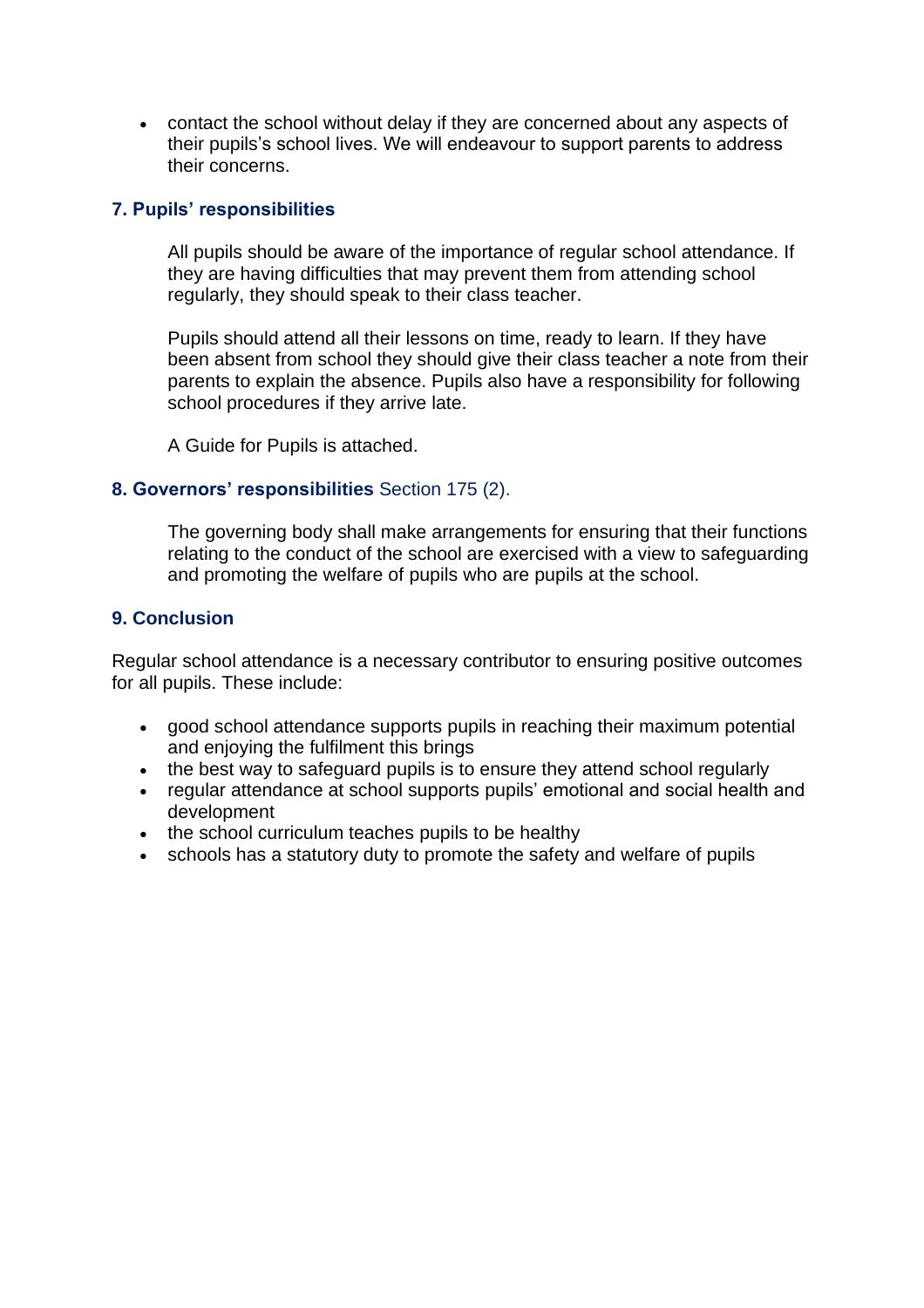# **ATTENDING SCHOOL REGULARLY - A GUIDE FOR PARENTS**

## **1.When does my child need to be in School?**

Your pupil should be at school in good time for registration. The morning register will be called promptly at 8:40 am and the afternoon register at 1.10 pm.

# **2. What happens if my child is late?**

Registration finishes at 8:40 am in the morning and 1.10 pm in the afternoon. If your child arrives between 8:40 am and 8:50am s/he will be marked late. If your child arrives after 8:50am s/he will be marked as absent. If your child arrives between 1.10 pm and 1:20pm s/he will be marked late. If your child arrives after 1.20pm s/he will be marked absent.

Pupils who arrive after registration should be accompanied by their parent/carer and report to the school office, and sign the Late Book. If a pupil is late on two or more occasions a meeting will be arranged with a member of staff to discuss reasons/difficulties for lateness.

#### **3. Does the School need letters explaining my child's absence or will a phone call do?**

We would expect a parent to telephone the school on the first day of absence. If you do not phone us, we will phone you. If we do not receive an explanation, or if the explanation is unsatisfactory,

we will not authorise the absence, and this will be shown on your pupil's end of year report.

#### **4. What reasons will the school accept for absences?**

- Illness
- Emergency dental/medical appointment (Please make routine appointments after school or during the holidays)
- Day of religious observance Family bereavement

Except in the case of illness, you should ask for permission for your pupil to miss school well in advance, giving full details. In cases of recurring absences through illness you may be asked to produce a medical certificate.

#### **5. What is unacceptable?**

The school will not authorise absence for day trips, visiting relatives, shopping, birthdays or looking after brothers or sisters etc.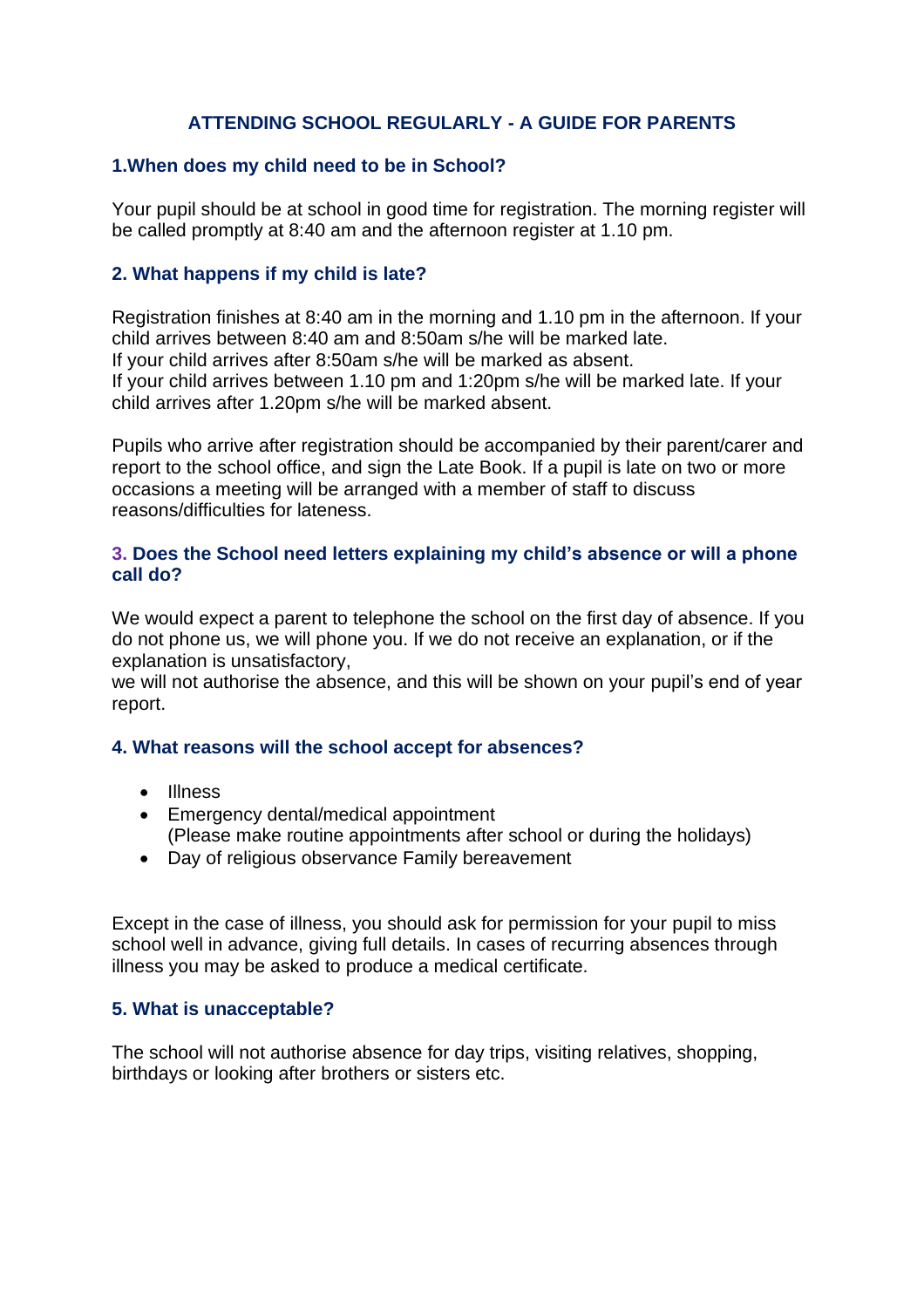## **6. Will the school contact me if my child is absent?**

The school operates a first day response to absences: we will phone you if we have not heard from you. This is because we believe it is our responsibility to ensure your pupil's safety as well as their regular school attendance.

If we are concerned about aspects of your pupil's attendance or punctuality, we will contact you to discuss the best way forward.

#### **7. I am thinking about sending my child on an extended absence for an overseas visit to relatives. What should I do?**

The school recognises that such absence can be important for pupils to keep in touch with their extended family. Contact your pupil's teacher as soon as possible to discuss the best time for such a visit.

The school would strongly recommend that such absences do not take place during your pupil's SATs tests. You need to complete an application form for extended leave of absence and, if the Headteacher then approves the visit, the school will set work for your pupil to complete while away.

As far as possible we will ensure the work set reinforces the educational value of such a visit.

#### **8. What can I do to encourage my pupil to attend school?**

Make sure your pupil gets enough sleep and gets up in plenty of time each morning. Ensure that s/he leaves home in the correct clothes and properly equipped. Show your pupil, by your interest, that you value his/her education. Your child will bring home a Link Book each evening. Please ensure you look at it with your child and add any comments ready for the next day.

#### **9. My pupil is trying to avoid coming to school. What should I do?**

Contact your child's class teacher or the Headteacher immediately and openly discuss your worries. Your child could be avoiding school for a number of reasons – difficulties with school work, bullying, friendship problems, family difficulties. It is important that we identify the reason for your child's reluctance to attend school and work together to tackle the problem.

In some cases you may find it helpful to discuss the circumstances of your pupil's difficulties with an Education Welfare Officer. The school may also refer you to an Education Welfare Officer

who works with staff and families if difficulties with attendance arise. The Education Attendance Service is based at:

West Suffolk House Western Way Bury St Edmunds Suffolk IP33 3YU Tel: 01284 758610